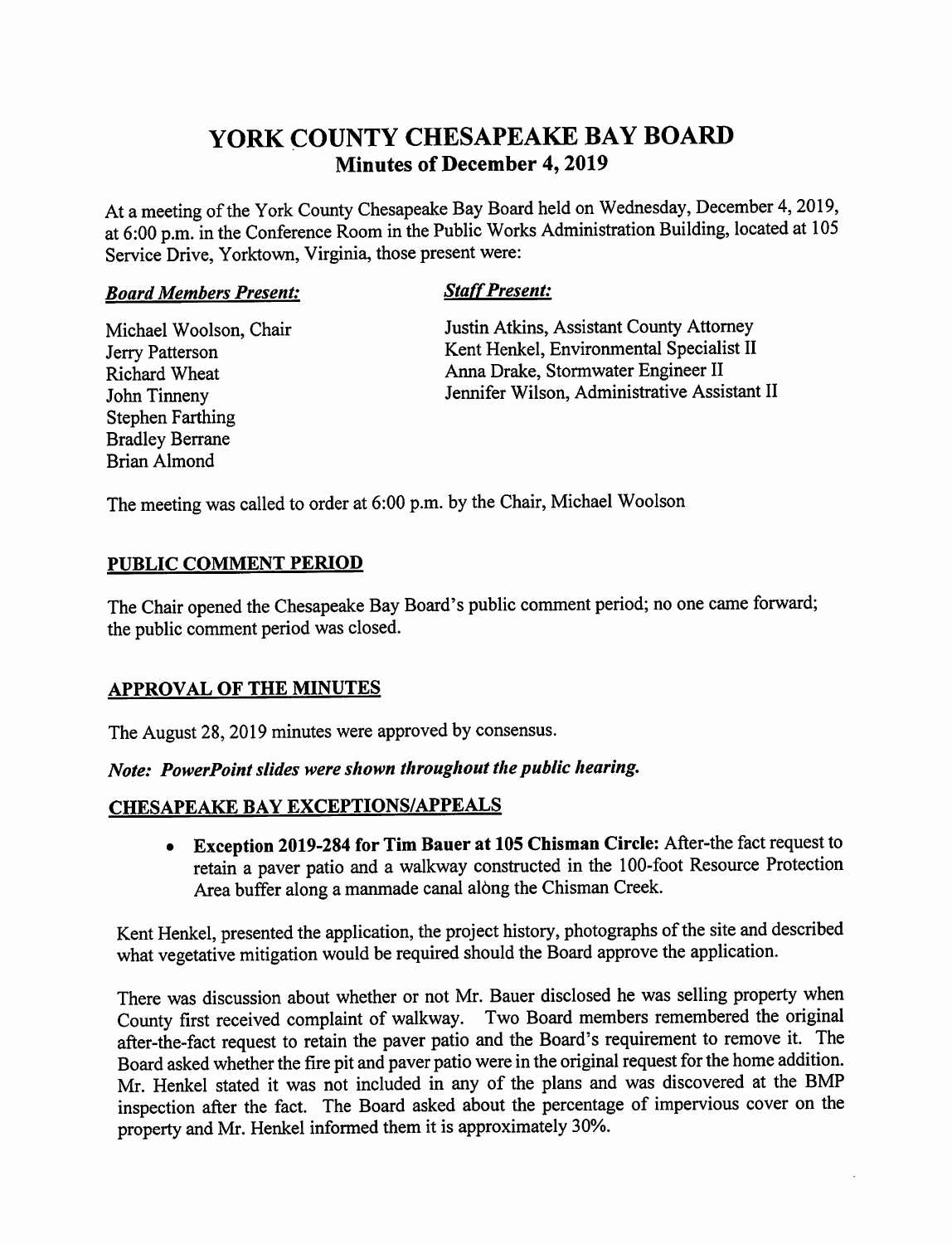York County Chesapeake Bay Board Public Hearing December 4, 2019 Page 2

The Chair opened the public hearing.

Luek James of 105 Chisman Circle came forward. He closed on property October 30, 2019. He stated he would do what was necessary to appease the Board. He stated a neighbor left a note on car to warn him about situation with County. Mr. Bauer had not provided him information about the previous or existing violation.

Mr. Almond explained mitigation to Mr. James.

The public hearing was closed.

The Board decided to handle this as two separate motions since the applicant Tim Bauer has sold the property. Mr. Bauer did not attend the meeting, but the new property owner, Mr. James was in attendance. Information was requested from Mr. Atkins, Assistant County Attorney, as to what options were available to handle violation as far as Mr. Bauer was concerned. Mr. Atkins explained civil charges and penalties could be assessed on Mr. Bauer even though he no longer owned the property.

Board deliberated as to what to do with the after-the-fact sidewalk and the paver patio that had been replaced. They discussed mitigation and/or removal. Mr. James volunteered removal of a shed on the property as part of the mitigation plan. It was decided this was a good plan. The discussion continued on to deal with Mr. Bauer's violations. They deliberated whether to assess a civil penalty. Staff provided them with the civil charges worksheet.

A motion was made by Mr. Woolson to adopt Resolution 2019-284 B to retain the walkway and paver patio in fire pit with the condition that the shed be removed as mitigation.

Motion was seconded by Mr. Almond

The motion was approved on the following roll call:

| <b>Bradley Berrane</b> | Yes |
|------------------------|-----|
| Stephen Farthing       | Yes |
| John Tinneny           | Yes |
| Jerry Patterson        | Yes |
| Richard Wheat          | Yes |
| Brian Almond           | Yes |
| Michael Woolson, Chair | Yes |

The Board further discussed civil charges and then a second motion was made by Mr. Woolson to bring civil charges in the amount of \$3700.00 against Timothy Bauer and his wife Marion Bauer for the violations of Section 23.2 of the York County Code at 105 Chisman Circle that occurred prior to October 30, 2019.

Motion was seconded by Mr. Farthing.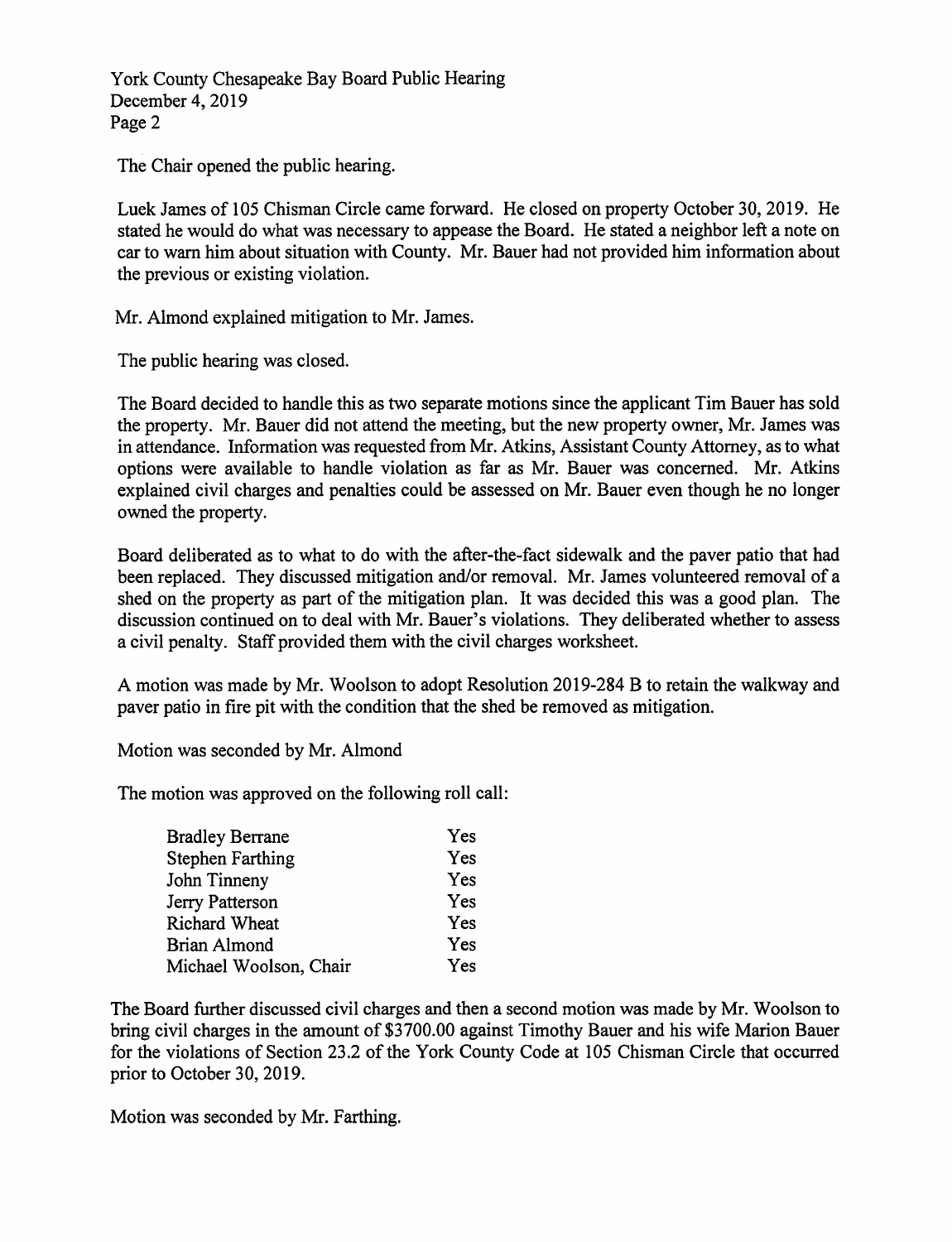York County Chesapeake Bay Board Public Hearing December 4, 2019 Page 3

The motion was approved on the following roll call:

| <b>Bradley Berrane</b> | No  |
|------------------------|-----|
| Stephen Farthing       | Yes |
| John Tinneny           | Yes |
| Jerry Patterson        | Yes |
| Richard Wheat          | Yes |
| Brian Almond           | No  |
| Michael Woolson, Chair | Yes |

# **NEW BUSINESS**

- Staff informed the Board there will be a January meeting.  $\bullet$
- Staff updated the Board regarding a letter from a lawyer complaining about the filling of a  $\bullet$ property in Dandy. The allegations were investigated fully and it was determined that all necessary permits had been obtained. The fill had been allowed in RPA, there was no fill in wetlands, silt fence was up and inspected. County staff concluded there was no violation,
- The 2020 meeting scheduled will be sent to the Board members on December 5, 2019.  $\bullet$

# **OLD BUSINESS**

None

# **ADJOURNMENT**

There being no further business to come before the Board, the meeting adjourned at 7:03 pm.

Allen Michael Woolson, Chair

 $1/22/2020$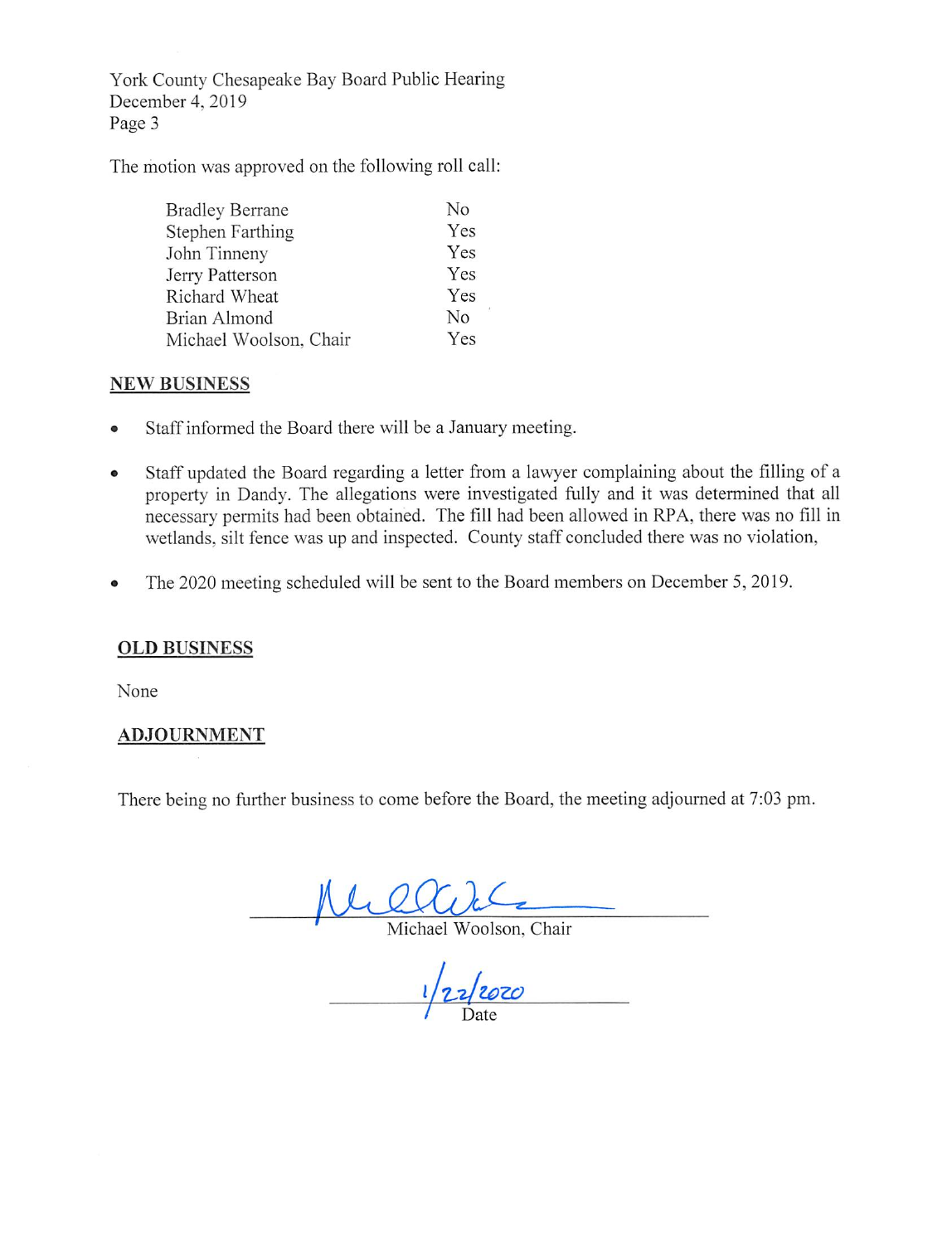# **YORK COUNTY/CITY OF POQUOSON SOCIAL SERVICES ADMINISTRATIVE BOARD**

# **Wednesday, December 11, 2019, 3:00 p.m. York County Administration Conference Room**

#### Present:

| <b>Board Members:</b> | Neil A. Morgan, York County Administrator<br>J. Randall Wheeler, Poquoson City Manager                            |
|-----------------------|-------------------------------------------------------------------------------------------------------------------|
| Other Attendees:      | Richard Verilla, York/Poquoson Social Services Director<br>Vivian Calkins-McGettigan, Deputy County Administrator |
|                       | James Barnett, County Attorney                                                                                    |
|                       | David Gorwitz, County Human Resources Director                                                                    |

#### Call to Order:

The meeting was called to order at approximately 3:00 p.m.

#### Ordering of the Agenda:

Mr. Richard Verilla, York/Poquoson Social Services Director, explained that the meeting's agenda included the following items:

- Discussion of the Social Services Department's existing Compensation Plan and its alignment with the County's Compensation Plan.
- Reaffirmation and/or changes to the Director's duties.
- Review of the Department's Annual Financial Statement which were forwarded earlier to Mr. Morgan and Mr. Wheeler.
- Strategic direction for the Department.

Mr. Morgan added that he would also like to cover the following items during the meeting:

- Operation of the new Social Services Administrative Board.
- Determination of the Board's meeting schedule/location, selection of the Board's Secretary and possibly a Recording Secretary.
- Discussion of non-mandated services.

 Mr. James Barnett, York County Attorney, stated that since the Board is composed of only two members, designating a Chair was unnecessary unless they wish to do so. As such, it was decided that Mr. Morgan and Mr. Wheeler would take turns serving as Chairman of the Board.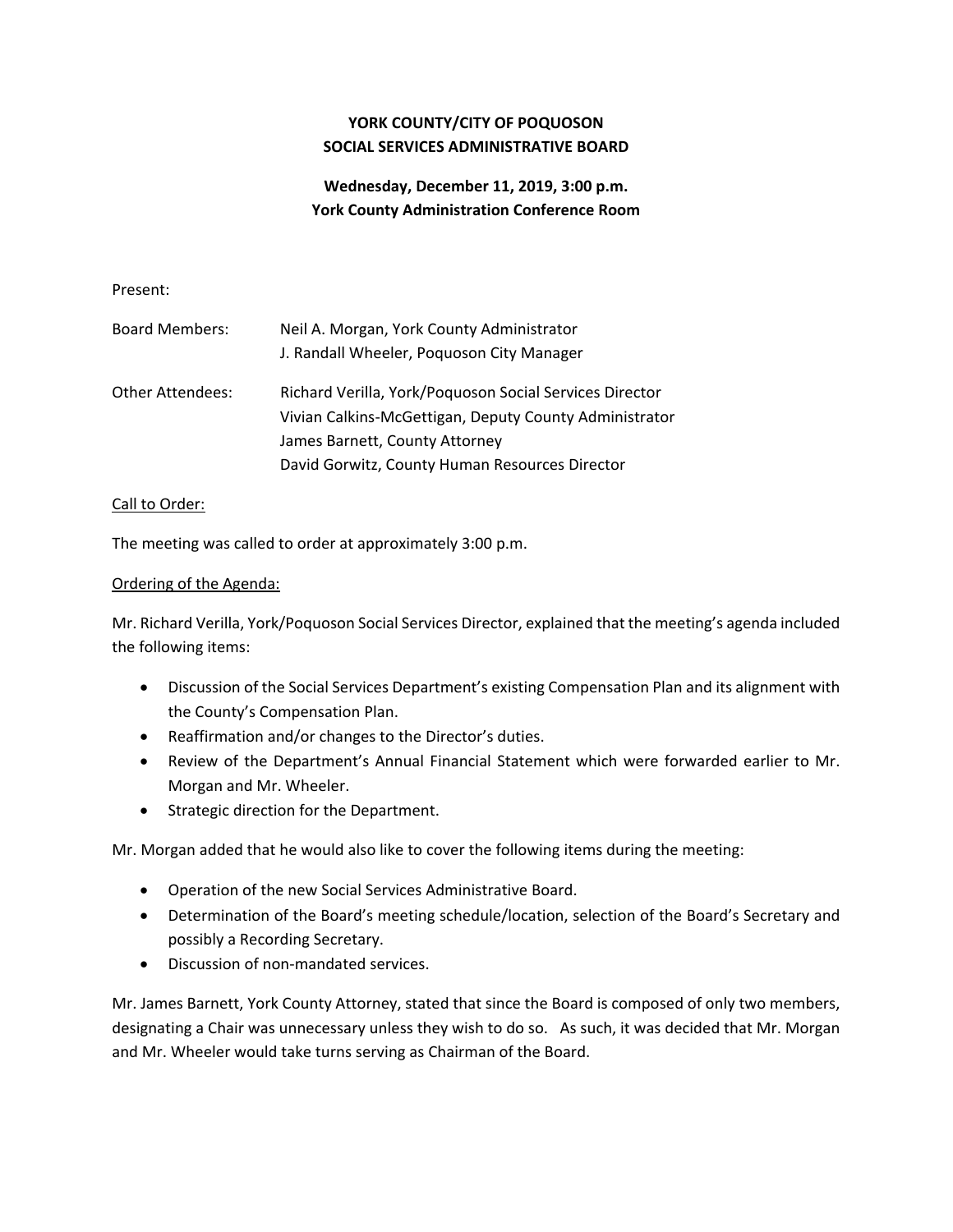#### Approval of Minutes:

 Mr. Wheeler moved, seconded by Mr. Morgan, to approve the minutes of the September 30, 2019 Social Services Board meeting as presented. The motion received unanimous support.

#### Public Period Comment:

No comment was made as there were no visitors in attendance.

#### Administrative Board Meeting Schedule:

 schedule be established to include the location. He explained that, pursuant to state regulations, the Administrative Board must meet a minimum of four times a year with the Social Services Advisory Board. Mr. Morgan and Mr. Wheeler agreed to a flexible schedule for attending these meetings whereby they could take turns attending or both attend based upon their respective availability. Mr. Verilla stated that a memo was included in the agenda packet requesting that a board meeting

 on a quarterly basis at 11:00 a.m. following the monthly Social Services Advisory Board meetings. Initially, however, it was decided that the Administrative Board would meet for the next 3 months in order to Board could then meet on a quarterly basis, if it so desires. The Board asked that further discussion of Following a brief discussion, the Administrative Board agreed they would meet at the Social Services office consider important issues such as the Annual Compensation Plan and its alignment with the County's plan, the FY 2021 budget, etc. Once the major issues were discussed and addressed, it was agreed that the this matter be placed on the March 2020 agenda.

#### Duties of the Director:

 Mr. Verilla assured the Board that he is quite comfortable with the current list of duties assigned to the director, which was included in the agenda packet. In response to a Board Member query, he stated that the list of duties is quite typical for Social Services Directors. He added that he and Mrs. McGettigan, Deputy County Administrator, were already meeting on a monthly basis thereby ensuring regular collaboration with the County.

 Mrs. McGettigan concurred with Mr. Verilla's statements and added that the previous Administrative Board had recently reviewed and approved the Director's list of duties which were reviewed and approved again when Mr. Verilla was selected as the Interim Director.

Mr. Wheeler stated that he had no problem with the list of duties; however, he posed the following questions: how much of the Social Services Department falls under the County Human Resources Department and what types of personnel powers and responsibilities does the Social Services Director have?

 In response, Mr. Verilla stated that the Social Services Department is a County agency that is state supervised and locally administered. As a "non-deviating" agency, he explained that the YPDSS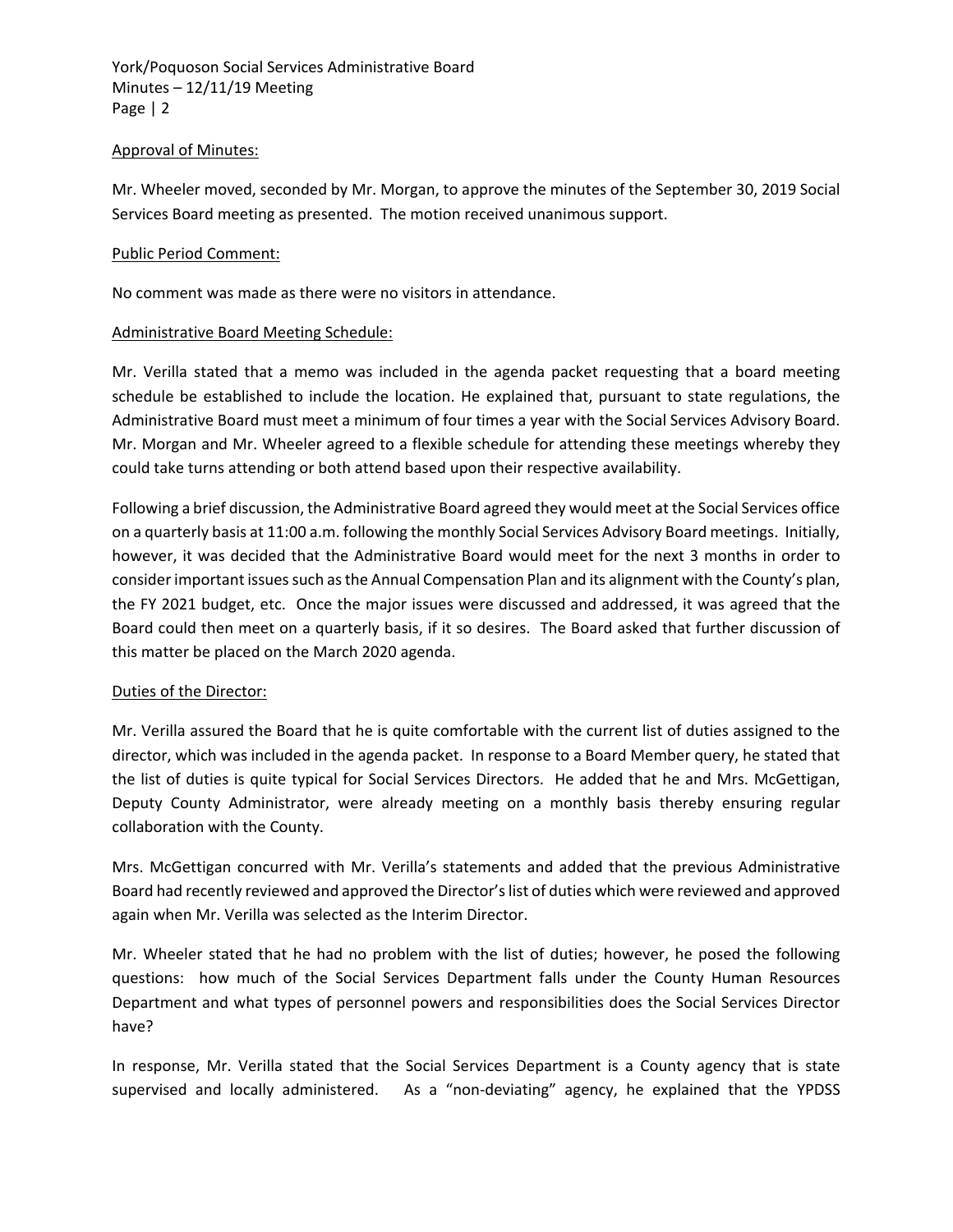Services) employee classification and compensation system, with limited local discretion. He noted that additional policies that the Agency adheres to are set forth by the state and include EEO, Affirmative County administers fringe benefits and payroll, and that the Agency also follows the County's leave and inclement weather policies. Powers and duties under these policies are given to the Social Services Administrative Board and may be delegated to the Director. Lastly he pointed out that the Agency's job (York/Poquoson Department of Social Services) is subject to the VDSS (Virginia Department of Social Action, Recruitment & Selection, Leave, Performance Evaluation and Discipline. He stated that York descriptions, advertisements and pay scales are all approved by the VDSS.

 Mrs. McGettigan stated that perhaps some of the Director's duties should be reworded to indicate at  that a discussion on a possible rewording of F.1. under *Duties of the Director* should be delayed until later what level the Administrative Board wants personnel matters forwarded to them. Mr. Wheeler suggested in the meeting when the Board has a better understanding of this matter.

 In response to Mr. Wheeler's query regarding whether Social Services falls under the County Financial Polices, i.e. monthly expenditures, procurement, etc., Mrs. McGettigan stated that the County currently does not receive the financial backup information on the Agency's disbursements. However, Mr. Verilla pointed out that all of the Agency's financial expenditures are forwarded to the state for their review and approval and that the VDSS utilizes a series of internal checks and balances when overseeing the Agency's finances. In addition, he stated that the Agency reports to the County and is audited three times annually, ensure that the Agency is in compliance with the County and state's financial policies/procedures. Mrs. McGettigan stated that in the future, the County will work with Social Services to integrate the financial i.e. federal, state and local audits. He specified, in response to Mr. Wheeler's question, that the audits backup into the County's financial system to improve internal controls as the team works toward social services being managed similar to other County departments.

#### Annual Compensation Plan FY 2019‐20:

 Mr. Verilla explained that the Agency is required to submit its Annual Compensation to the VDSS in April each year. He stated that although the York/Poquoson Agency is designated as non-deviating, which essentially means it falls under the state's guidelines, it is possible to request and obtain certain deviations such as following the County's inclement weather directives and the County holidays.

Mr. Verilla stated that Social Services' employees received the same annual increase as that of County employees in FY 2020. During the ensuing discussion of annual pay increases, Mr. Morgan stated that all County directors at their annual evaluation receive the same annual raise as that of other employees; however, if they obtain an exceptional evaluation they may receive additional compensation.

 Mr. Verilla reiterated that the Agency must submit a Compensation Plan to the state in April, but if the raises vary from what was reported at that time, an amended plan reflecting this change(s) must be submitted to the state. As noted under Item E. *Starting Pay,* he stated that the Agency has pay ranges and not steps. As such when the Agency has a new hire they start at the bottom of the range; however,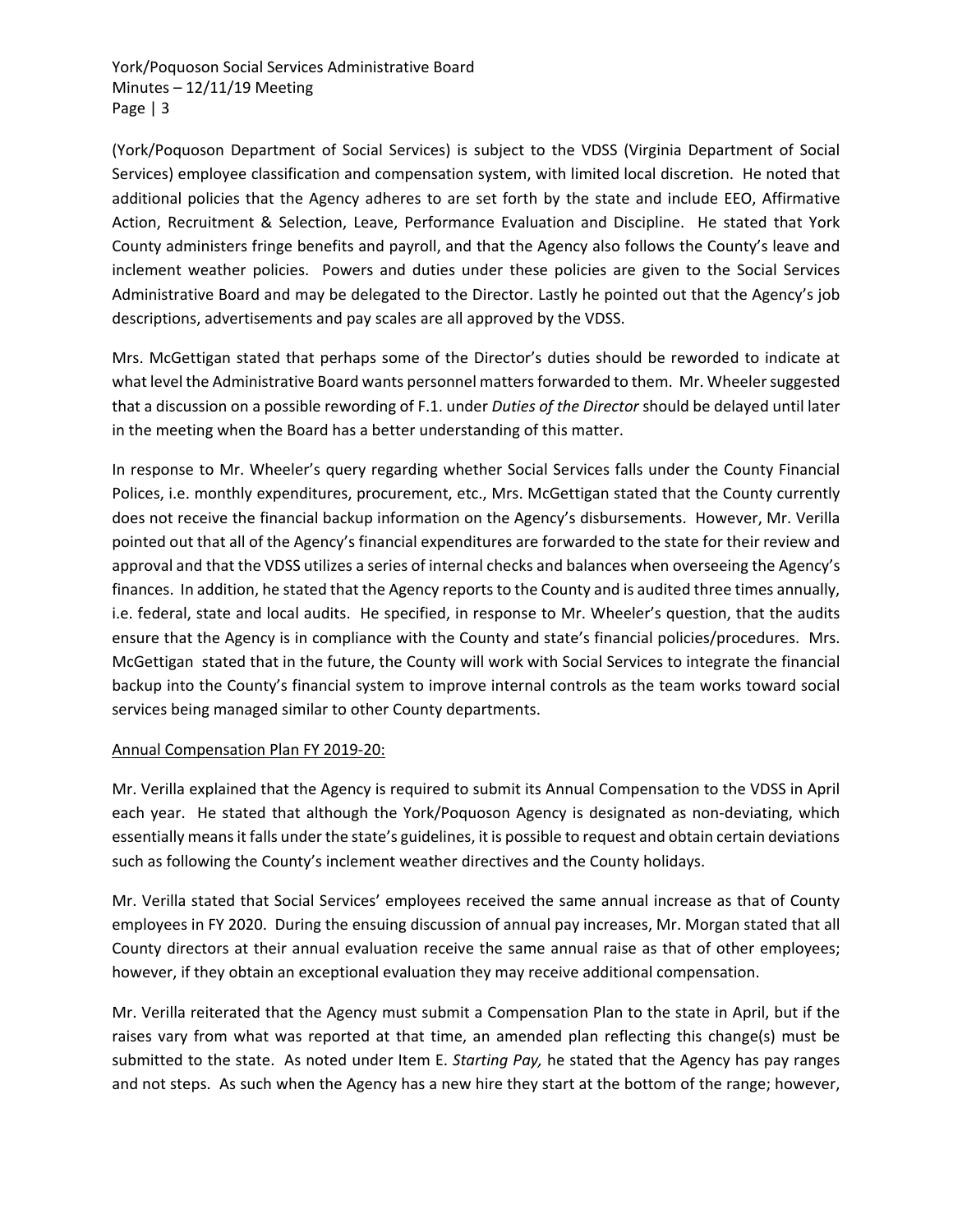salary increases may be added to the base rate pursuant to information provided at the bottom of Item E.

 Mr. Morgan noted that this policy is different from that of the County and will be studied and addressed in the future. He added that the County has career ladders and public safety employees have to successfully complete training in order to obtain increases. On the other hand, Mr. Wheeler stated that the City pays less than base salary for new firefighters and when they successfully finish the required training, they then attain the base salary.

Mr. Verilla provided a brief overview of the Agency's policies regarding promotion, exceptional promotion, as well as the remaining items listed under the 2019‐2020 Social Services Compensation Plan.

 Under the *Promotion* and *Exceptional Promotion* heading, Mr. Wheeler asked if the word must or may is that these items will be studied and likely amended to reflect the County's 5% minimum compensation used relative to providing the prescribed increases, to which Mr. Verilla responded that they are provided if the employee consistently and successfully increases their responsibilities. Mrs. McGettigan mentioned increase rather than 10% minimum noted in the current Social Services plan.

 decrease for the subject employee, but can result in a modification in their respective job description. Furthermore, he noted that in the future he will bring such matters to the Administrative Board for their consideration in a Closed Session. He also pointed out that a competitive salary increase can only be offered to match a counter offer; however, if accepted by the employee he/she is exempt from any such Mr. Verilla stated that under their Compensation Plan a demotion doesn't necessarily mean a salary future offer.

 Currently the Social Services Department has six exempt employees who from time‐to‐time qualify for Mr. Wheeler asked if exempt employees receive on‐call pay to which Mr. Verilla responded as follows: the employee receives \$16 for 8 hours of on-call duty, but if they actually have to go out while on-call, Item B addresses this matter which says the exempt employee will either be compensated at the regular salary for each hour they actually worked or they will be provided special duty leave for each hour worked. this on‐call pay/special duty leave.

Mr. Morgan expressed concern over this matter as County exempt employees do not receive compensation for overtime, as it is considered part of their job duties.

Mr. Verilla explained that the State Code requires 24‐hour coverage and as such it provides a portion of this on‐call pay.

 relative to the State Code requirement; however, he noted that this would not be the case should the Mr. Gorwitz, the York County Director of Human Resources, concurred with Mr. Verilla's statement Social Services Department become a deviated agency falling under the County's plan.

 Mr. Verilla stated that in the future this could be changed so that the exempt employees who work on‐ call will have to take special duty leave as opposed to receiving additional pay.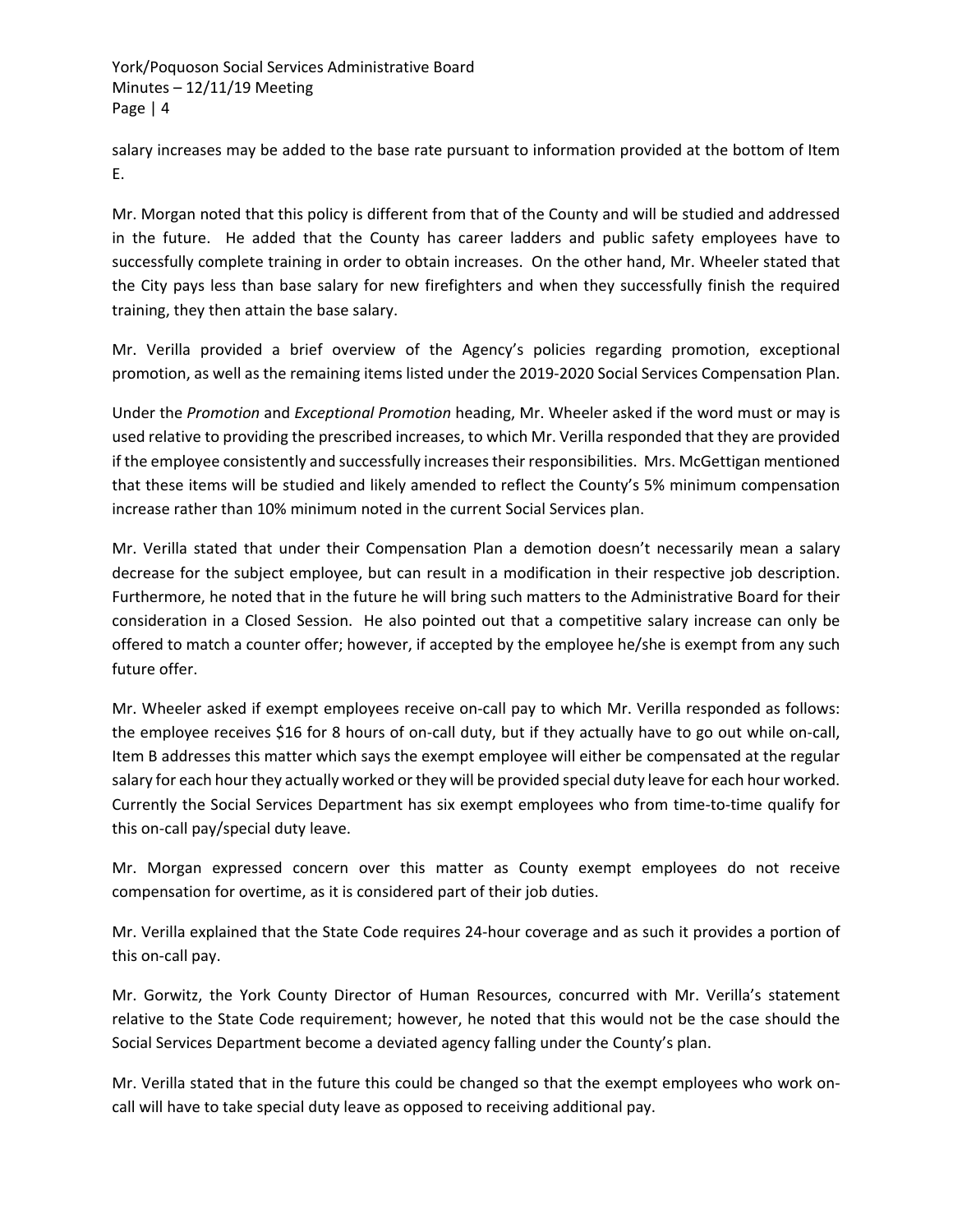Mr. Morgan pointed out that Section VII. *Sick Leave Accumulation Payment* is different from the County. The Agency policy states that the allowable amount of payment for accrued sick leave for a Social Services' employee is the lessor of 25% of the accrued leave for the maximum payout amount of \$5,000, to which. The County's leave payouts are higher than the Social Services payouts. However, Mr. Morgan suggested that this change should not be enacted at this time.

Mr. Verilla stated that the state had approved the Agency's minimum range salaries in accordance with an approved internal market study.

# Annual Compensation Plan‐Strategic Direction:

Mrs. McGettigan gave a brief presentation entitled *Social Services Pay & Compensation Alignment Study* which included the following information:

- The purpose of the study is to align Social Services pay and compensation with the County's and to combine Social Services' Human Resources (HR) policies into the County's policies.
- A Working Group, comprised of herself, Mr. Verilla and Mr. Gorwitz, was created to study all three HR policies, state, County and the York/Poquoson unique plan, in order to advise the Administrative Board. The working group met several times to develop a grid showing the various provisions and proposed actions to align the compensation plan.
- Although some changes would be immediate, other more complex items would be studied in the future.
- The items requiring immediate action include: involve the County HR Department in all pay changes relative to internal alignments; competitive salary counteroffers; absorb Social Services into the County's evaluation system; discontinue overtime on‐call pay for non‐exempt employees at 1 ½ times between 37.5 and 40 hours and replace with straight time; align compensatory time with County; and coordinate with HR to obtain County administration approval for administrative leave.
- consistent with the County; discontinue 1% end of probation increase; change competitive promotion increases from the Agency's 10%‐15% to the County's 5% to 15%; change demotion pay decreases from the Agency's 0 to 5% to the County's 5% to 15%; change temporary pay from the Agency's 10% to the 5% to 10% in the County's plan; change tuition reimbursements from the Agency's \$2,000 to \$4,000 to the County's 50% up to \$2,000; add to the Agency the County's with the Agency allowing employees to take annual leave during the probation period. • Items requiring further study in March 2020 for FY 2021 include: continue to receive pay increases Inactive Vacation Leave Policy; and update the County's use of leave during probation to align
- Items requiring further study in FY 2020 include: comparing pay ranges, starting pay, end of trainee period increases, competitive promotions, adjustments for attainment/use of critical skills, on-call pay, pay or comp time for social work performed on-call, coordination with County relative to FMLA forms, sick leave accrual (Plans 1 & 2), sick leave accumulation payments, sick leave accruals‐Hybrid, annual leave accumulation, termination leave payouts, PTO leave accumulation, PTO leave payouts, Hybrid disability leave program and leave without pay.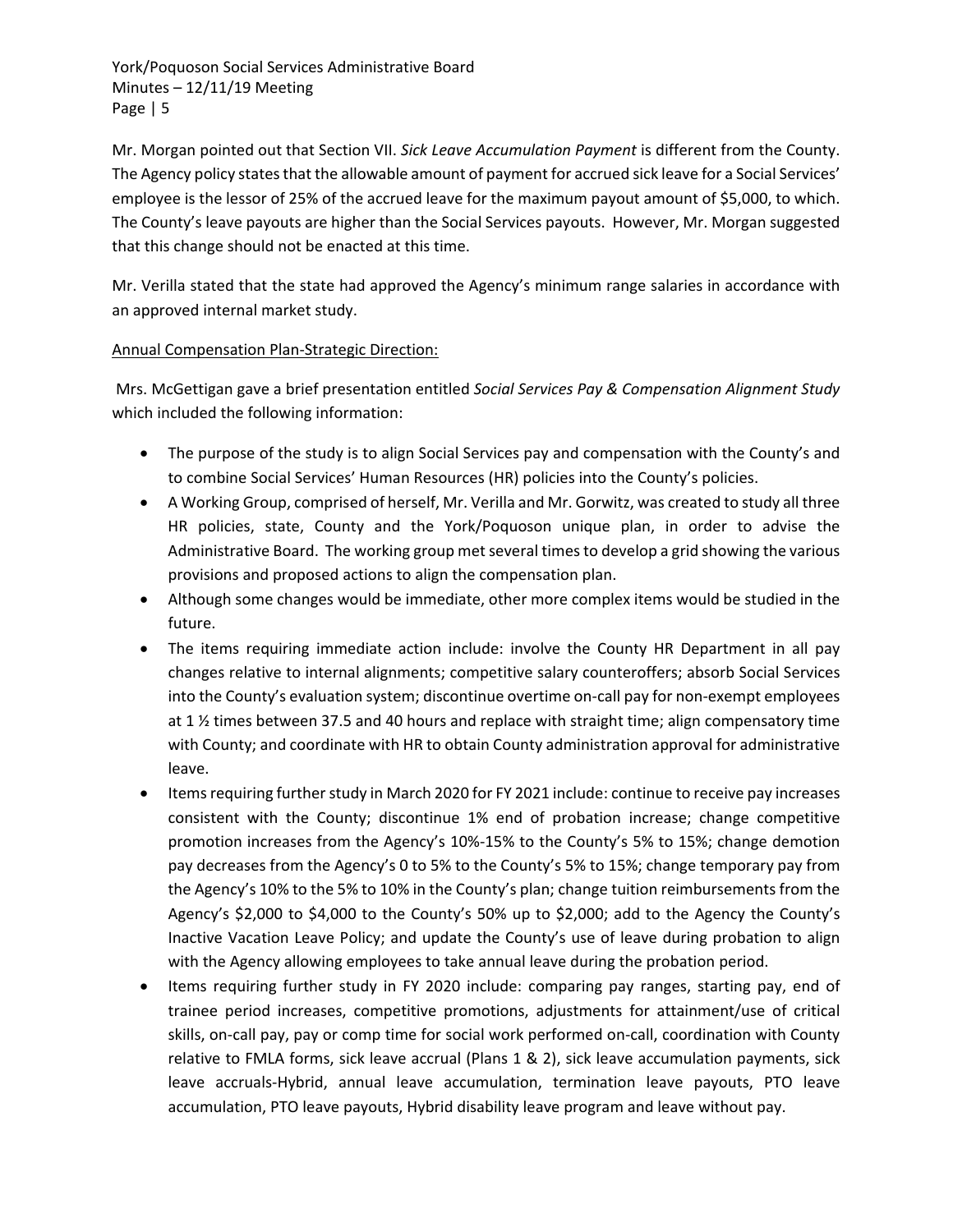Items requiring extended study for FY 2023 include: combine Social Services' HR policies into the County's HR Policy Manual; and study of the Agency's 37.5 hour workweek.

 Administrative Board for birthdays; 4 hours of leave each year in recognition of the Employee Appreciation Day celebrated in May; 2 hours leave when employees donate blood; and 2 hours of leave for every member of an employee team when 100% of its members fill out an Employee Engagement Form. He stated that none of the aforementioned leave is part of the Social Services Compensation Plan and can be Following the presentation, Mr. Verilla stated that in the past administrative leave was granted by the changed by the Board at any time.

 Mr. Morgan pointed out that it would not be prudent to initiate all of the changes to the Agency's HR policies and compensation plan at one time. He noted also that the County does not provide a cash payout for Inactive Leave.

### Annual Financial Statement:

 funded by the County and the Poquoson. He stated that the state and federal government fund the largest portion of the services provided to the clients and in response to Mr. Morgan's subsequent comment, he of the funds going toward client services. Regarding CSA (Children's Services Act), Mr. Verilla pointed out Mr. Verilla briefly reviewed the 2019 Annual Financial Statement spreadsheets and identified what was concurred that the localities' contributions primarily support the employees with a much smaller portion that Poquoson oversees and funds its own CSA Program.

Mrs. McGettigan stated that Bill Bowen, York County School Division's Chief Financial Officer, had mentioned to her that the state has capped its funding for several children's programs resulting in the localities having to increase their funding.

#### Non‐Mandated Case Expenditures:

 The only non‐mandated Case Types on the list that are performed include Prevention and ACCESS/SST, many of these non‐mandated services save money in the long term as they help prevent larger, more Mr. Verilla stated that most of the cost for non-mandated services was direct service salary and benefits. which equates to a 1.41 FTE spread over 10 employees who are involved in these two specific case types. In response to Mr. Wheeler's query, Mr. Verilla stated that if the localities provided additional funds for the non-mandated programs, the state/federal match would not increase. He emphasized that providing costly issues.

### Designation of Secretary for the Board:

 Both Messrs. Wheeler and Morgan agreed to appoint Mr. Verilla as Secretary of the Board and authorized him to designate a Recording Secretary as and when he deems appropriate.